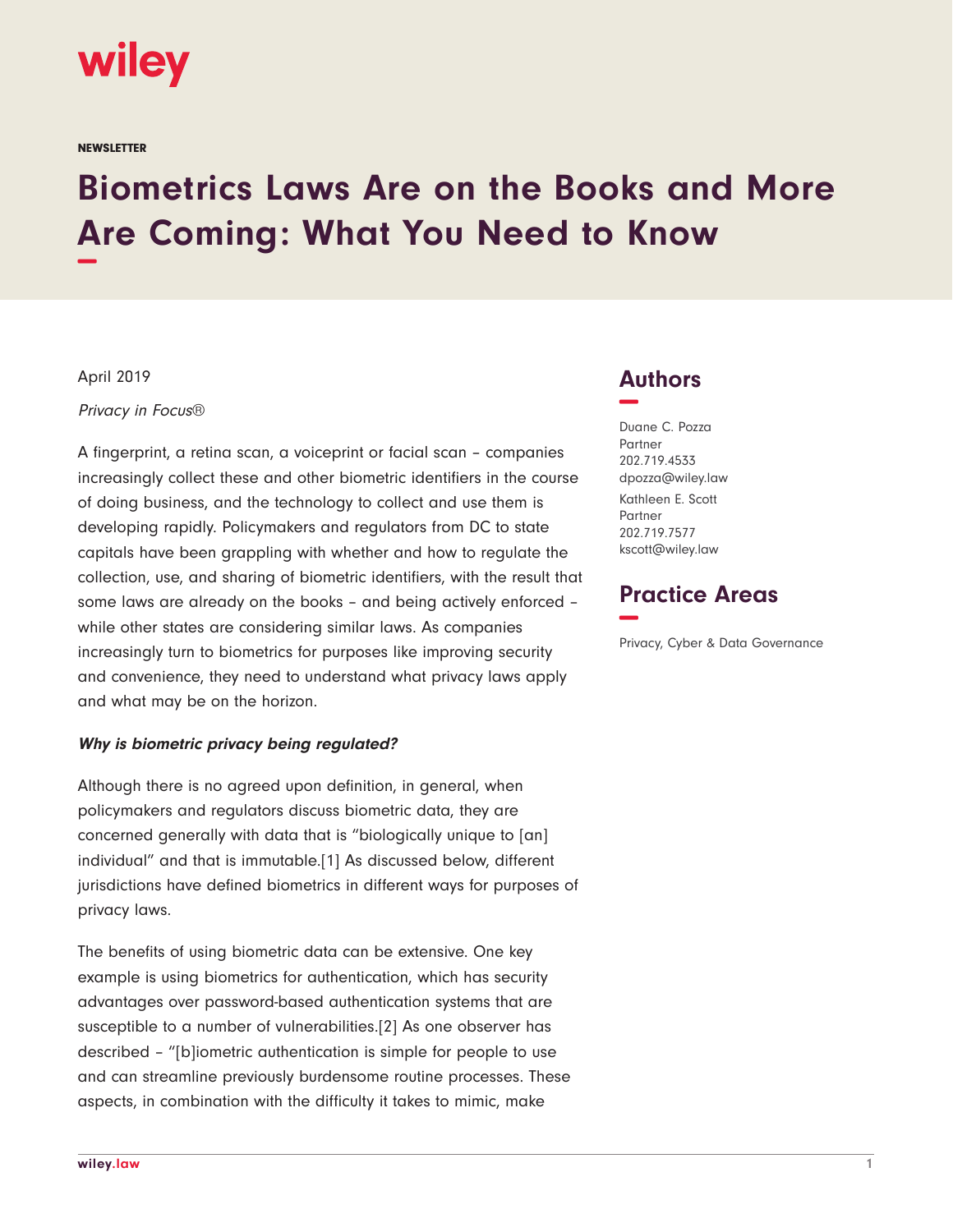biometric authentication an attractive asset to multiple industries."[3] Indeed, the government – at both the state and federal level – promotes the use of biometric data for authentication purposes. For example, in a 2016 report, the California Attorney General's Office specifically lamented password-based authentication systems and guided organizations to "protect access to critical systems and sensitive data" with multi-factor authentication, which "pairs 'something you know,' such as a password or PIN, with 'something you have,' ... or **'something you are,' such as a biometric like a fingerprint."**[4] The federal government, including the National Institute of Standards and Technology (NIST) and the Federal Trade Commission (FTC), also has promoted biometrics for increased security.[5]

Biometric data also allows for various efficiencies – from employee time-clocking to airport security. And the use of biometric data in the health care space is promising – "[b]iometric screening ... can help identify health risk factors ... improve health outcomes and decrease health disparities."[6]

At the same time, there are important privacy concerns regarding the collection and use of biometric data. One important concern is that biometric identifiers are immutable, and as a result, the stakes are high regarding any security breach. As the Illinois legislature explained in passing its biometric privacy bill: "Biometrics are unlike other unique identifiers that are used to access finances or other sensitive information. For example, social security numbers, when compromised, can be changed. Biometrics, however, are biologically unique to the individual; therefore, once compromised, the individual has no recourse, is at heightened risk for identity theft, and is likely to withdraw from biometric-facilitated transactions."[7]

#### **State laws**

At the state level, there are a variety of ways that legislators are addressing biometric privacy, including through:

- **Omnibus privacy laws**, like the California Consumer Privacy Act (CCPA)[8] that sweeps in biometric data in its broad definition of "personal information;"
- **Biometrics privacy laws**, like those in Illinois, [9] Texas, [10] and Washington, [11] that create specific notice, consent, security, and other requirements for the collection, use, and sharing of biometric data; and
- **Breach notification laws**, like those in Arizona,[12] Colorado,[13] Delaware,[14] Iowa,[15] Illinois,[16] Louisiana,[17] Maryland,[18] Nebraska,[19] New Mexico,[20] North Carolina,[21] Oregon,[22] South Dakota,[23] Wisconsin,[24] and Wyoming,[25] which all include biometric data as a data element that triggers notification requirements in the event of a data security breach.

These laws all treat biometric privacy and security in different ways. For example, just looking at the three biometric-specific laws, they differ in scope in important ways:

● **What data is covered?** Each law has its own variation on what data it covers, and how that covered data is defined. Illinois defines a "biometric identifier" as "a retina or iris scan, fingerprint, voiceprint, or scan of hand or face geometry."[26] The Illinois law also covers "biometric information," defined as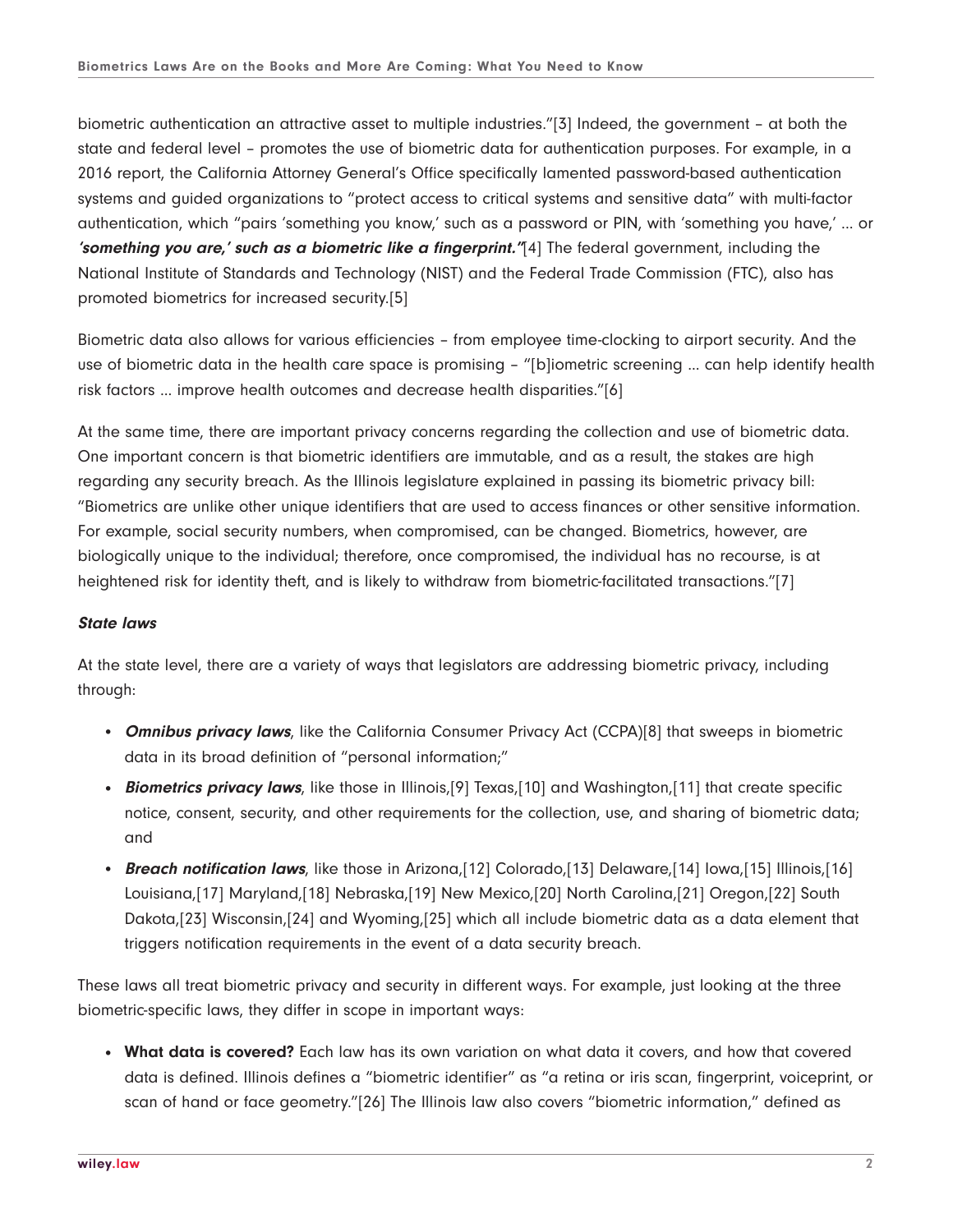"any information, regardless of how it was captured, converted, stored, or shared, based on an individual's biometric identifier used to identify an individual."[27] Washington defines "biometric identifier" to mean "data generated by automatic measurements of an individual's biological characteristics, such as fingerprint, voiceprint, eye retinas, irises, or other unique biological patterns or characteristics that is used to identify a specific individual."[28]

- **What uses of that data are covered?** State laws differ on this point as well. In Illinois, for example, obligations are triggered by merely being in possession of or collecting the covered data.[29] Washington's law, however, is not as broad in scope. That law generally imposes obligations for "enroll [ing] a biometric identifier in a database for a commercial purpose," and makes an explicit exception for uses of the data that are in furtherance of a security purpose.[30]
- **What type of notice and consent requirements does the law impose?** Each of the laws imposes notice and consent requirements, but they differ as well. In Illinois, notice and consent both need to be written.[31] Washington, on the other hand, makes clear that "[t]he exact notice and type of consent required to achieve compliance with [the notice and consent requirement] is context-dependent."[32]
- Are there restrictions on transferring the data to a third party? Texas, for example, restricts "[a] person who possesses a biometric identifier of an individual that is captured for a commercial purpose ... [from] sell[ing], leas[ing], or otherwise disclos[ing] the biometric identifier" outside of a limited set of exceptions.[33]
- **Are there security requirements?** These laws generally require "reasonable" security requirements. In Washington, for example, a person in possession of biometric identifiers that have been enrolled for commercial purposes "[m]ust take reasonable care to guard against unauthorized access to and acquisition of" the data.[34] Companies should also be aware of data retention or deletion requirements. In Texas, for example, an entity covered by the law must "destroy the biometric identifier within a reasonable time, but not later than the first anniversary of the date the purpose for collecting the identifier expires."[35]
- **How is the law enforced?** The Illinois biometrics privacy law authorizes a private right of action for violations of the law; the biometrics laws in Washington and Texas do not.
- Is there an exception for data covered under HIPAA? The Illinois law, for example, excludes from the definition of "biometric identifier" "information captured from a patient in a health care setting or information collected, used, or stored for healthcare treatment, payment, or operations under [HIPAA]." [36]

And even looking beyond those three laws, the definition of covered "biometric" information varies widely from state to state. For example, California defines "biometric information" very broadly to include, among other things, "keystroke patterns or rhythms, gait patterns or rhythms, and sleep, health, or exercise data that contain identifying information."[37]

In addition to the unique obligations that these laws impose on organizations that deal with biometric data, these laws also generate increased risk of liability. For example, the private right of action in Illinois's biometrics law has opened the door for plaintiffs' lawyers to file hundreds of cases.[38] And the Illinois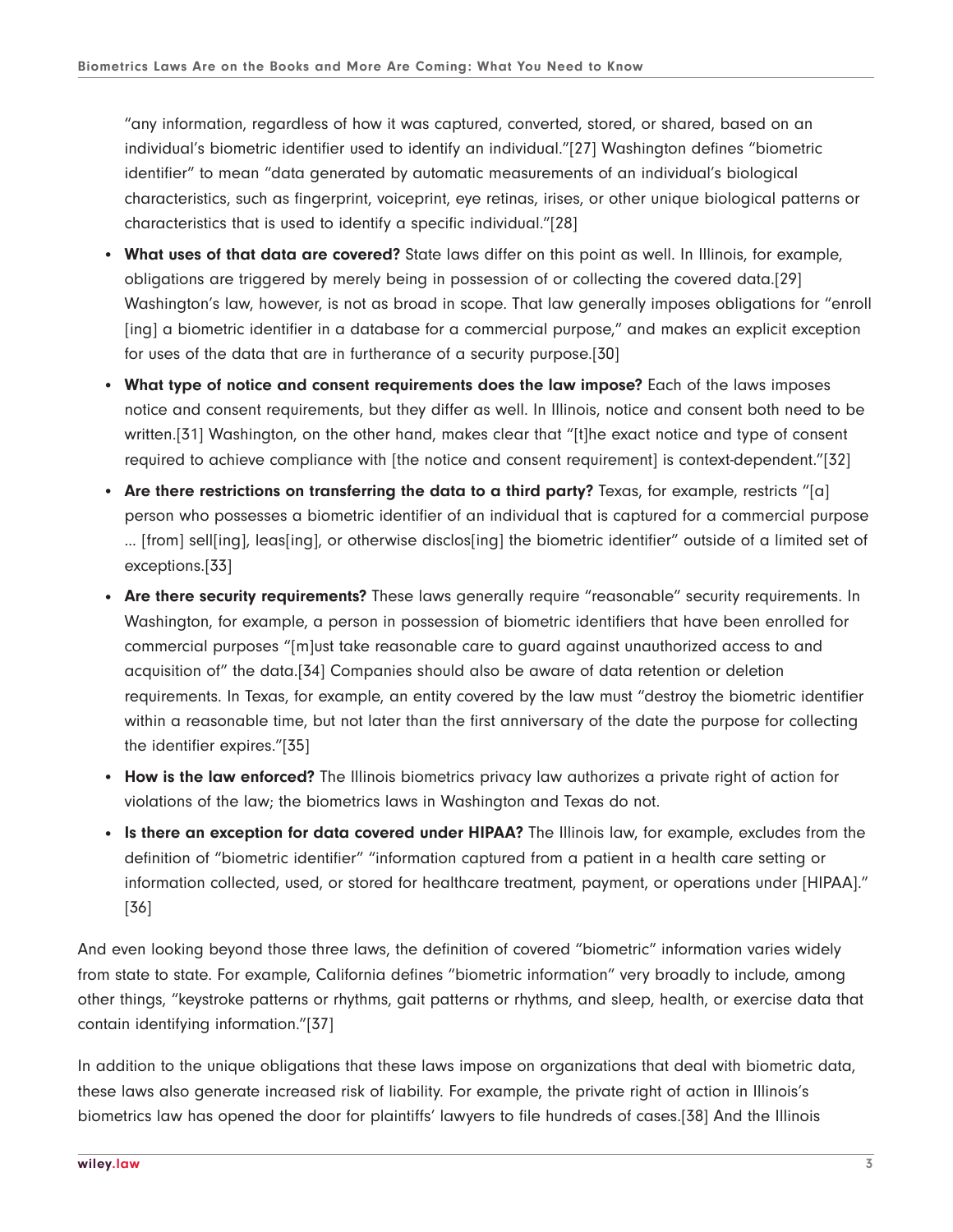Supreme Court recently decided that under that law, there is no requirement to show actual harm, giving "its blessing to a flood of litigation, which may prove costly and deter companies from launching innovations in Illinois," as our colleagues have written.[39]

And the state laws that have already been enacted are not the end of the story. Several states are currently considering bills that address privacy concerns about biometrics – including biometric-specific privacy laws, as well as omnibus and state breach notification laws to include biometric data. For example, Florida is considering a biometrics privacy bill that models the Illinois law, complete with a private right of action.[40] California – a state that already has swept in biometric data under its omnibus privacy bill – is currently considering adding biometric data as an element of personal information under its state breach notification law.[41]

### **Federal efforts**

At the federal level, Congress and multiple agencies have been working on privacy legislation and standards that would affect the collection and use of biometric information, among other types of data.

One area that has received particular attention is facial recognition. The Federal Trade Commission (FTC) has issued best practices that build upon the FTC's general privacy framework, which focuses on three main principles:

- 1. **Privacy by Design:** Companies should build in privacy at every stage of product development.
- 2. **Simplified Consumer Choice:** For practices that are not consistent with the context of a transaction or a consumer's relationship with a business, companies should provide consumers with choices at a relevant time and context.
- 3. **Transparency:** Companies should make information collection and use practices transparent.[42]

Additionally, the National Telecommunications and Information Administration (NTIA) has facilitated a multistakeholder process which developed a set of voluntary Privacy Best Practice Recommendations for Commercial Facial Recognition Use.[43] The principles highlighted by the NTIA document are transparency; developing good data management practices; use limitation; security safeguards; data quality; and problem resolution and redress.[44] And just like at the state level, there may be more to come in this Congress, bipartisan legislation on facial recognition – the Commercial Facial Recognition Privacy Act – is among the privacy proposals being considered.[45]

#### **Moving Forward**

The bottom line is that for companies dealing with biometric data – or those considering doing so – the landscape is complicated. There are evolving expectations and obligations, and growing liability risk. At the same time, the beneficial uses of this data – including for security use cases – are potentially enormous and have been encouraged in other contexts. It is critical for companies to be familiar with the current laws and guidance and pay attention to laws that may be on the horizon.  $\overline{a}$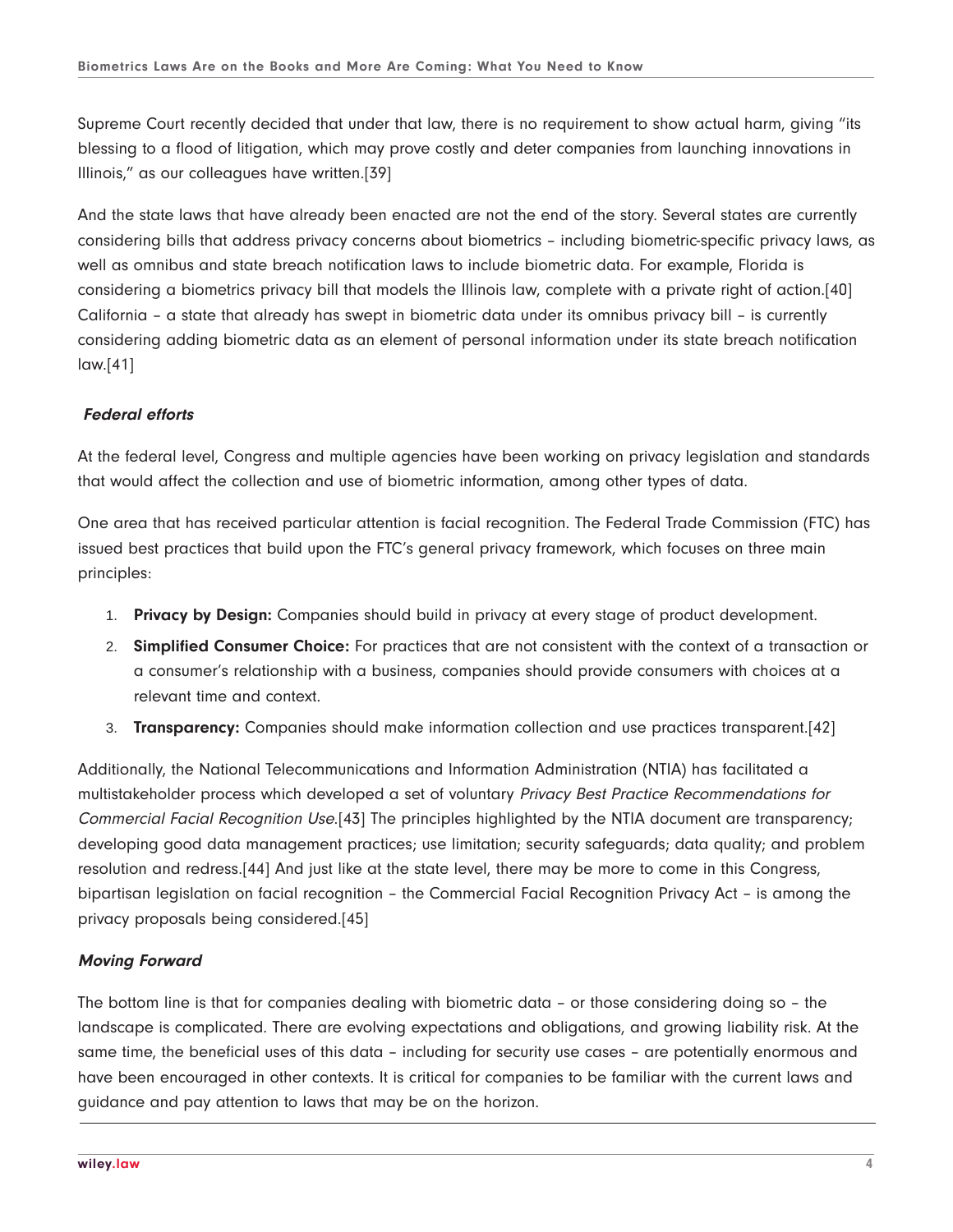## [1] See 740 ILCS § 14/5.

[2] Thomas B. Pahl, Acting Director, FTC Bureau of Consumer Protection, Stick with Security: Require secure passwords and authentication, FTC (Aug. 11, 2017), https://www.ftc.gov/news-events/blogs/businessblog/2017/08/stick-security-require-secure-passwords-authentication ("Consumers and employees often reuse usernames and passwords across different online accounts, making those credentials extremely valuable to remote attackers. Credentials are sold on the dark web and used to perpetrate credential stuffing attacks – a kind of attack in which hackers automatically, and on a large scale, input stolen usernames and passwords into popular internet sites to determine if any of them work. Some attackers time their log-in attempts to get around restrictions on unsuccessful log-ins. To combat credential stuffing attacks and other online assaults, companies should combine multiple authentication techniques for accounts with access to sensitive data.").

[3] Alexandro Pando, Beyond Security: Biometrics Integration Into Everyday Life, Forbes (Aug. 4, 2017), https:// www.forbes.com/sites/forbestechcouncil/2017/08/04/beyond-security-biometrics-integration-into-everyday-life/ #7884d07c431f.

[4] California Data Breach Report, 2012-2015, http://src.bna.com/cFY (emphasis added).

[5] See, e.g., Protecting Personal Information: A Guide for Business, Federal Trade Commission (Oct. 2016), https://www.ftc.gov/system/files/documents/plain-language/pdf-0136\_proteting-personal-information.pdf ("The information could be further protected by requiring the use of a token, 'smart card,' thumb print, or other biometric—as well as a password—to access the central computer."); Ron Ross, et al., Protecting Controlled Unclassified Information in Nonfederal Information Systems and Organizations, NIST 800-171 at D-10 (June 2015), https://nvlpubs.nist.gov/nistpubs/specialpublications/nist.sp.800-171.pdf (calling for the use of "multifactor authentication for local and network access to privileged accounts and for network access to nonprivileged accounts.").

[6] Alexandro Pando, Beyond Security: Biometrics Integration Into Everyday Life, Forbes (Aug. 4, 2017), https:// www.forbes.com/sites/forbestechcouncil/2017/08/04/beyond-security-biometrics-integration-into-everyday-life/ #7884d07c431f.

[7] See 740 ILCS § 14/5.

- [8] CCPA 1798.140(o)(1)(E).
- [9] 740 ILCS § 14/.
- [10] Tex. Bus. & Com. Code § 503.001.
- [11] Wash. Rev. Code § 19.375.
- [12] Ariz. Rev. Stat. § 18-551(11)(i).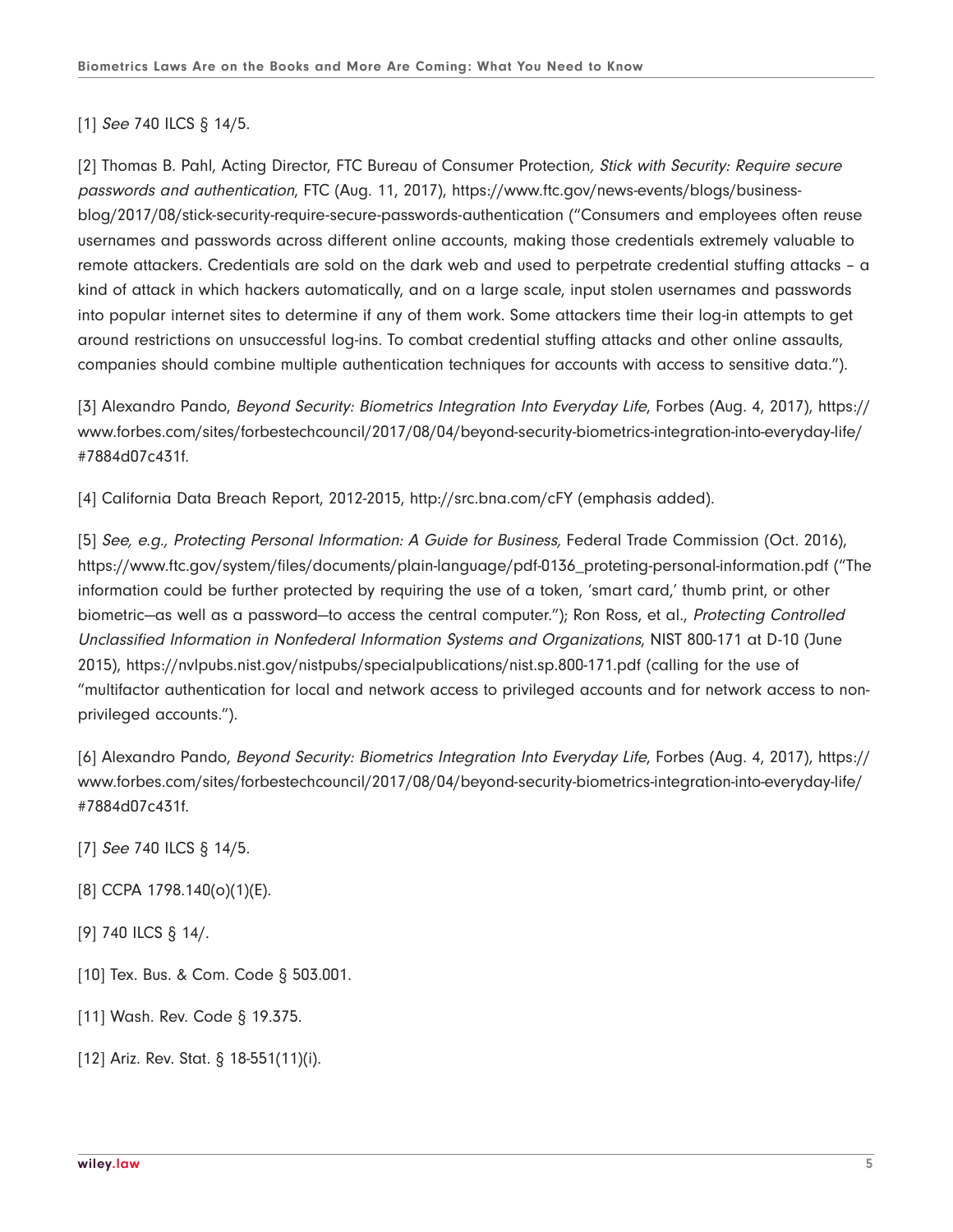- [13] Colo. Rev. Stat. § 6-1-716(1)(a), (g).
- [14] Del. Code tit. 6, § 12B-101(7).
- [15] Iowa Code §§ 715C.1(11)(a)(5).
- [16] 815 ILCS §§ 530/5.
- [17] La. Rev. Stat. §§ 51:3073(4)(a)(v).
- [18] Md. Code Com. Law §§ 14-3501(e)(1)(i)(6).
- [19] Neb. Rev. Stat. §§ 87-802(5).
- [20] N. M. S. A. 1978, § 57-12C-2(A), (C).
- [21] N.C. Gen. Stat §§ 75-61, 14-113.20(b).
- [22] Oregon Rev. Stat. §§ 646A.602(11).
- [23] S.D. Cod. Laws §§ 22-40-19(4).
- [24] Wis. Stat. § 134.98(b).
- [25] Wyo. Stat. § 6-3-901(b).

[26] 740 ILCS § 14/10. Texas has a near-identical definition: "retina or iris scan, fingerprint, voiceprint, or record of hand or face geometry." Tex. Bus. & Com. Code § 503.001(a).

- [27] 740 ILCS § 14/10.
- [28] Wash. Rev. Code § 19.375.010(1).
- [29] 740 ILCS § 14/15.
- [30] Wash. Rev. Code § 19.375.020(1).
- [31] 740 ILCS § 14/15(b).
- [32] Wash. Rev. Code § 19.375.020(2).
- [33] Tex. Bus. & Com. Code § 503.001(c)(1).

[34] Wash. Rev. Code § 19.375.020(4)(a). See also Tex. Bus. & Com. Code § 503.001(c)(2) ("A person who possesses a biometric identifier of an individual that is captured for a commercial purpose ... shall store, transmit, and protect from disclosure the biometric identifier using reasonable care and in a manner that is the same as or more protective than the manner in which the person stores, transmits, and protects any other